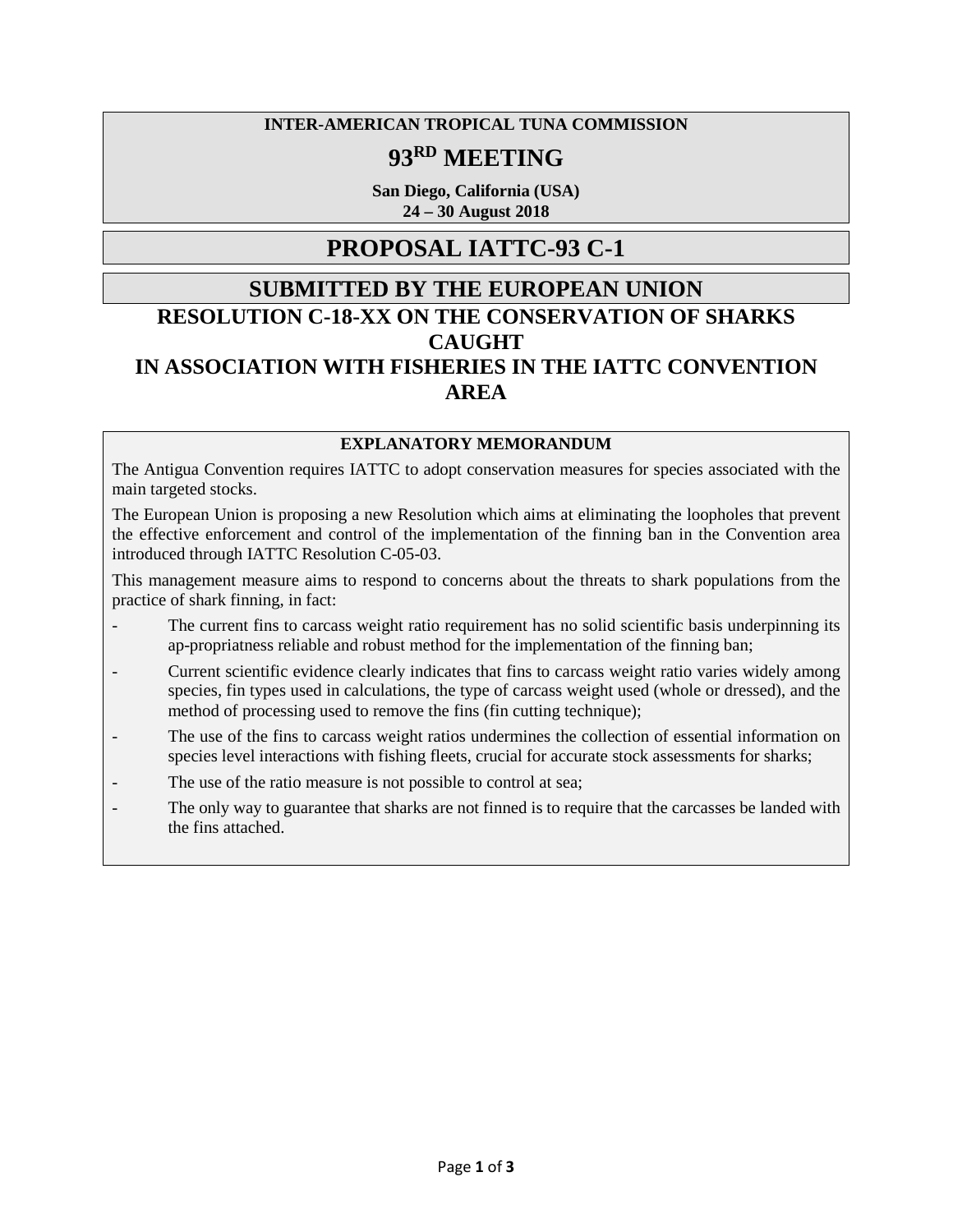## **RESOLUTION C-18-XX ON THE CONSERVATION OF SHARKS CAUGHT IN ASSOCIATION WITH FISHERIES IN THE IATTC CONVENTION AREA**

The Inter American Tropical Tuna Commission (IATTC),

CONSIDERING that many sharks are part of the pelagic ecosystems in the IATTC area, and that tunas and tuna-like species are captured in fisheries targeting sharks;

RECOGNISING the need to improve the collection of species specific data on catch, discards and trade as a basis for improving the conservation and management of shark stocks and aware that identifying sharks by species is rarely possible when fins have been removed from the carcass;

RECALLING that United Nations General Assembly Resolution on Sustainable Fisheries, adopted annually by consensus, since 2007 (62/177, 63/112, 64/72, 65/38, 66/68, 67/79, 68/71 and A/RES/69/109) calls upon States to take immediate and concerted action to improve the implementation of and compliance with existing regional fisheries management organization or arrangement measures that regulate shark fisheries and incidental catch of sharks, in particular those measures which prohibit or restrict fisheries conducted solely for the purpose of harvesting shark fins, and, where necessary, to consider taking other measures, as appropriate, such as requiring that all sharks be landed with each fin naturally attached;

FURTHER RECALLING that the FAO International Plan of Action for Sharks calls on States to encourage full use of dead sharks, to facilitate improved species-specific catch and landings data and monitoring of shark catches and the identification and reporting of species-specific biological and trade data;

AWARE that despite regional agreements on the prohibition of shark finning, sharks' fins continue to be removed on board and the rest of the shark carcass discarded into the sea;

EMPHASISING the recent recommendations of IOTC and WCPFC Scientific Committees and WCPFC Technical and Compliance Committee that the use of fins-to-carcass weight ratios is not a verifiable means of ensuring the eradication shark finning and that it has proven ineffective in terms of implementation, enforcement and monitoring;

NOTING the recent adoption of Recommendation 2015:10 on Conservation of Sharks Caught in Association with Fisheries Managed by the North-East Atlantic Fisheries Commission (NEAFC), which establishes the fins attached policy as exclusive option for ensuring the shark finning ban in the NEAFC Convention area;

*FURTHER NOTING* the recent adoption of the fins naturally attached policy by NAFO at its 2016 Annual Meeting;

Agrees as follows:

- 1. Members and Cooperating non-Members (CPCs) should establish and implement a national plan of action for conservation and management of sharks, in accordance with the *FAO International Plan of Action for the Conservation and Management of Sharks.*
- 2. CPCs shall take the necessary measures to require that their fishermen fully utilise their entire catches of sharks, with the exception of those species for which a retention ban has been adopted